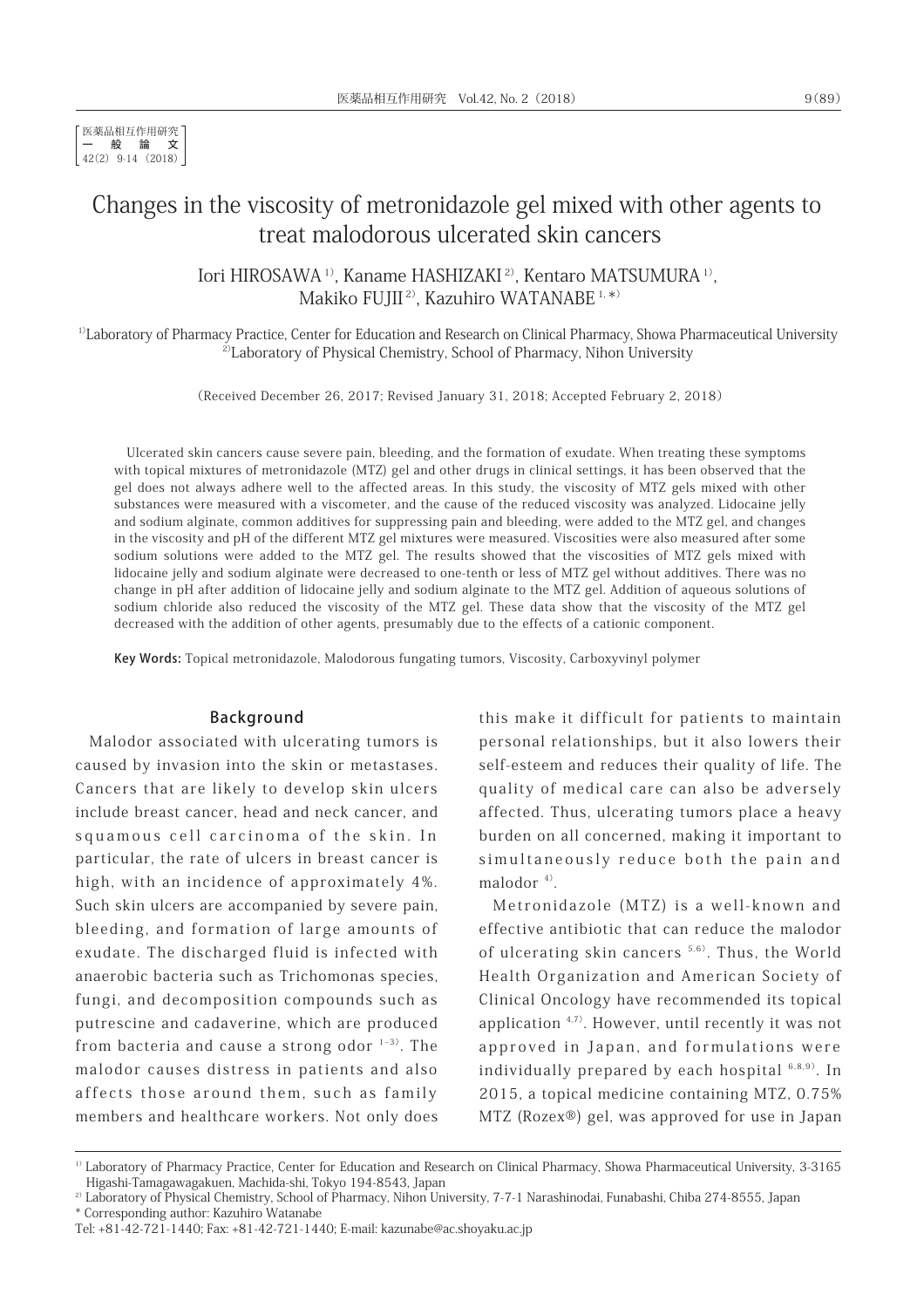as a bactericide and for the reduction of odor at skin ulcer sites in cancer. MTZ gel acts against Gram-positive and Gram-negative anaerobic bacteria, which produce malodorous substances such as putrescine and cadaverine at the sites of ulcerating skin tumors in patients with advanced cancer. A clinical trial showed that MTZ gel reduced the intensity of malodors in 95.2% of breast cancer patients  $10$ .

Patients with ulcerated skin cancer who develop either severe pain or bleeding are typically administered topical MTZ gel mixed with 2% lidocaine jelly or sodium alginate, respectively. However, the viscosity of these mixed MTZ gels decreases and they do not adhere well to the affected areas. Moreover, patients with ulcerated skin may find a topical agent painful to apply if the base material is too thick; however, the medicine will not adhere if the material lacks sufficient viscosity. Hence, the correct viscosity, expansibility of the base, and usability are essential for topical application. Carboxyvinyl polymer (CVP), which is used in MTZ gels, has moderate viscosity and good release characteristics, and as such, is used as a matrix for various pharmaceutical products. Its viscosity changes depending upon the pH and cationic components of the product. However, there have been no reports of its incompatibility with MTZ gel.

In this study, we examined the changes in viscosity and pH of MTZ gel mixed with other agents and analyzed the mechanisms leading to the observed changes, with the goal of elucidating the factors that affect its viscosity.

Methods

#### Materials

Rozex® gel 0.75% (containing 0.75% MTZ; MTZ gel), Xylocaine® Jelly 2% (containing 2% lidocaine) and Alto® (sodium alginate powder) were purchased from Galderma Co., Ltd. (Tokyo, Japan), Aspen Japan Co., Ltd. (Tokyo, Japan), and Kaigen Pharma Co., Ltd. (Osaka, Japan), respectively. Water was purchased from Otsuka Pharmaceutical Factory, Inc. (Tokushima, Japan). Sodium chloride was purchased from Kanto Chemical Co., Inc. (Tokyo, Japan).

#### Viscosity measurements

Viscosity measurements were performed using a stress-controlled rheometer (HAAKE RS600; Thermo Fisher Scientific, Waltham, MA, USA) equipped with a Peltier-based temperature control device. All measurements were performed at 25 °C. The viscosities of individual substances were measured by cone-plate geometry (35 mm diameter, 1 ° cone angle), and the viscosities of the mixed gels were measured with an evaporation assist plate (50 mm diameter, 0.5 mm gap). The viscosity of each sample was measured three times, and the results are presented as the mean  $\pm$  standard deviation (SD). The viscosities of the MTZ gel and lidocaine jelly were measured at a shear rate of  $10 s<sup>-1</sup>$ ; subsequently, the viscosities of lidocaine jelly or sodium alginate mixed with MTZ gel were measured. MTZ gel (0.22 g) was set in the apparatus and the viscosity measurement was started at a shear rate of 10 s<sup>-1</sup>. After 2 min, lidocaine jelly, sodium alginate, or an aqueous solution of sodium chloride (0.9%, 0.09%, 0.009%; 0.05 mL) was added, and the viscosity was measured for 4 min. MTZ gel and lidocaine jelly were mixed at a weight ratio of 4:1, and MTZ gel and sodium alginate powder were mixed at a weight ratio of 20:1; those are the ratios used in actual clinical practice at St. Luke's International Hospital in Tokyo. Sodium alginate aqueous solution was prepared with the same amount of sodium alginate powder used in the previous test experiment in 0.05 mL water.

#### pH measurements

The pH values of the samples were measured using a pH meter (pHTestr 10 BNC, Oakton, Vernon Hills, IL, USA). The temperature of each sample was adjusted to 25  $\degree$  C, and after mixing for 3 min, the pH meter was directly placed into the prepared sample and the pH was measured. The pH of each sample was measured 3 times, and the measurement results were presented as the mean and standard deviation. The samples were prepared at the same ratios as those used in the viscosity tests.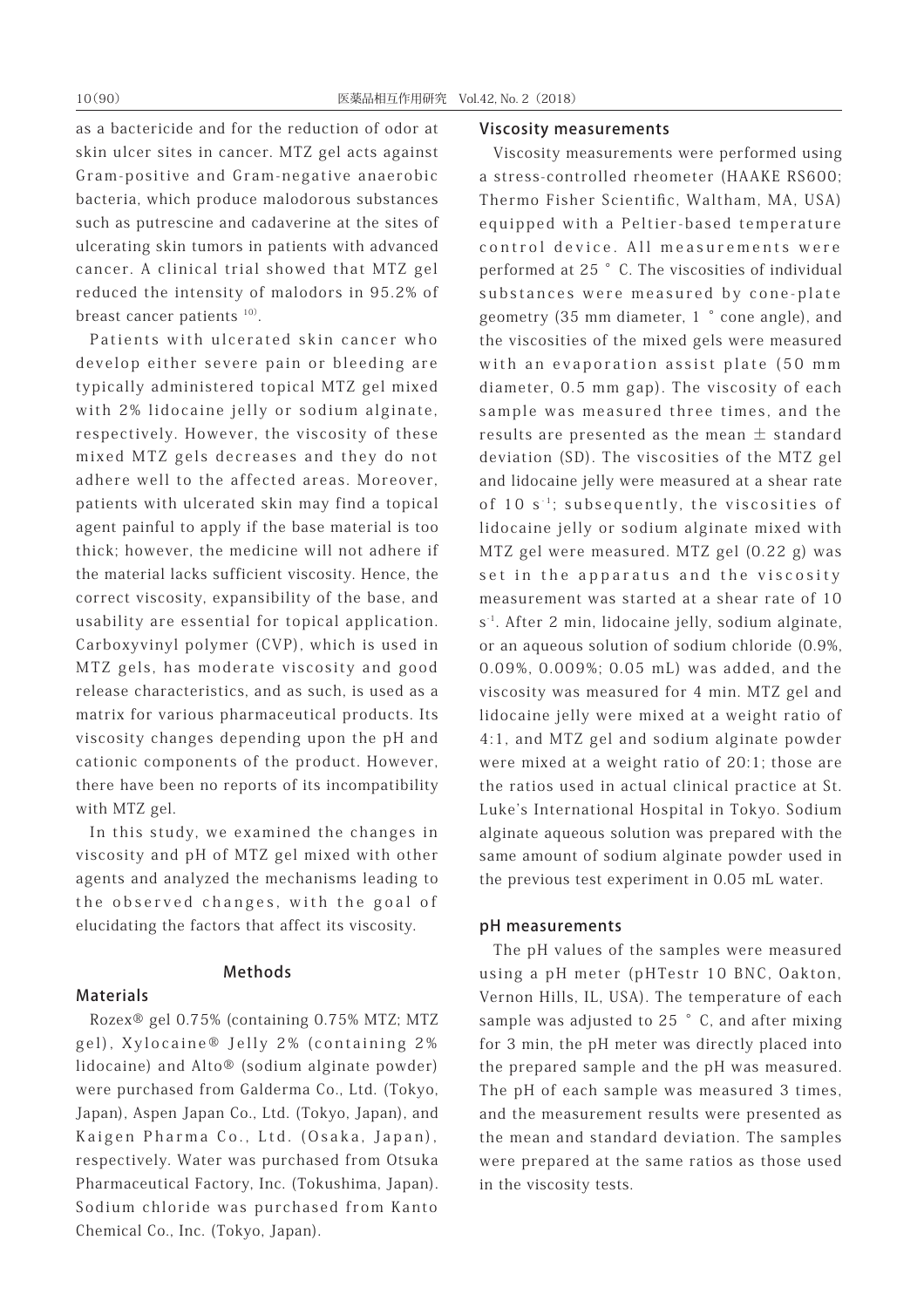## Results

## Viscosity measurements

The viscosity of the MTZ gel was  $10.2 \pm 0.3$ Pa $\cdot$ s at 25  $\degree$  C, and the shear rate was 10 s<sup>-1</sup> (Fig. 1A). The viscosity of the lidocaine jelly was 2.6 Pa·s. The viscosities of the MTZ gels abruptly decreased upon addition of lidocaine jelly to 1.08±0.11 Pa·s (Fig. 1B). After sodium alginate powder was added, the viscosity decreased but fluctuated, possibly due to the powder; thus sodium alginate dissolved in aqueous solution was added to the MTZ gel. After 4 min, the viscosity abruptly decreased to 0.83±0.09Pa·s that after addition of the powder (Fig. 1D). Thus, the sodium alginate lowered the viscosity of the MTZ gel, and it was thought that the influence on viscosity after water was added was negligible.





Lidocaine jelly, sodium alginate power, or sodium alginate solution was added 2 min after viscosity measurement of the original MTZ gel at 25°C. A, MTZ gel; B, MTZ gel + lidocaine jelly; C, MTZ gel + sodium alginate powder; D, MTZ gel + sodium alginate solution.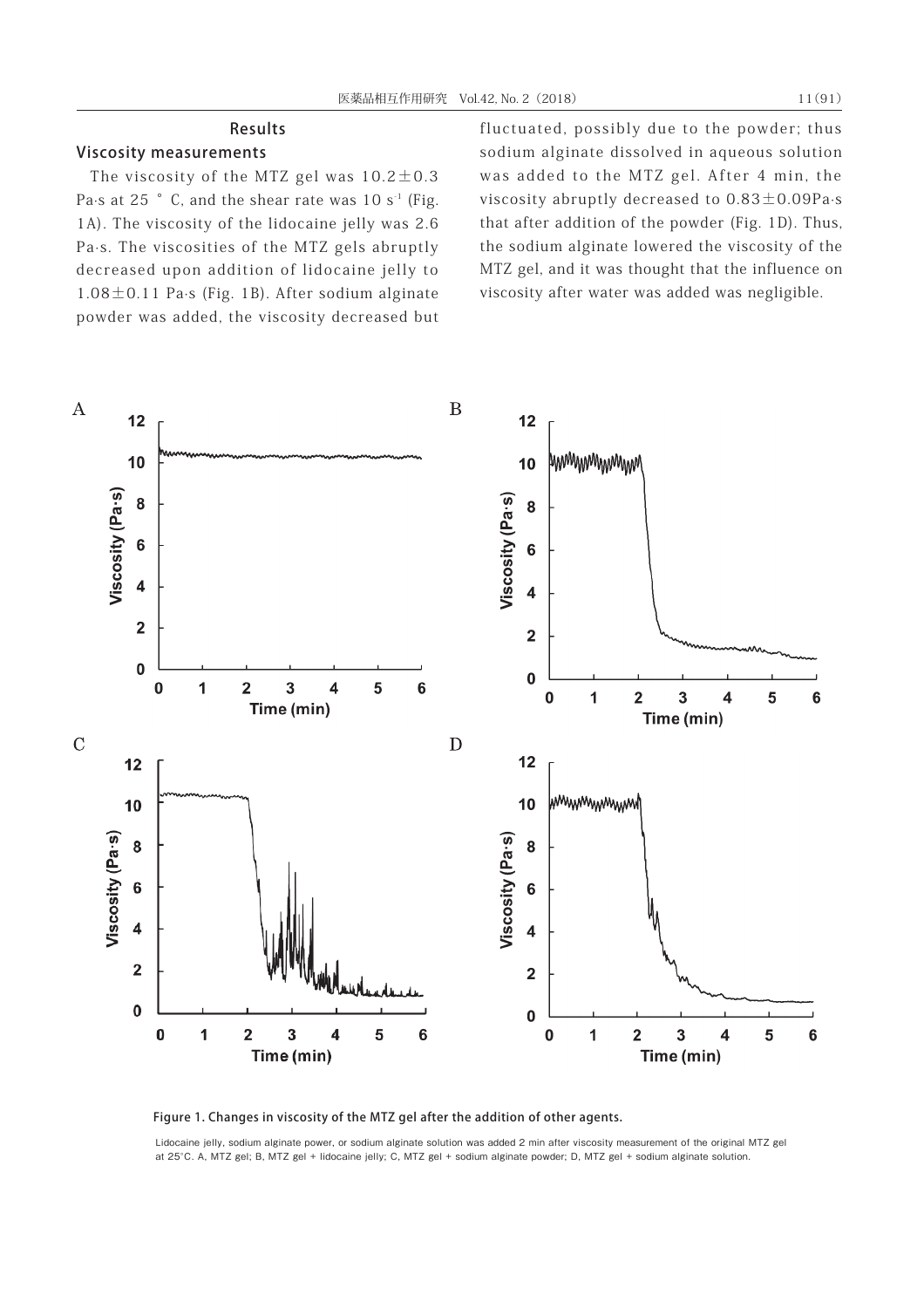### pH measurements

The MTZ gel had a pH of  $4.87 \pm 0.02$  and was a weak acid. The pH levels were  $4.84\pm0.03$  and 4.79±0.03 after lidocaine jelly and sodium

alginate aqueous solution were added to the MTZ gel, respectively, which were similar to the pH of the original gel (Table 1).

| Table 1. The pH of MTZ gel, lidocaine jelly, and MTZ gel mixtures (n=3) |                                     |
|-------------------------------------------------------------------------|-------------------------------------|
| Single and mixed reagents                                               | pH<br>$(\text{mean} \pm \text{SD})$ |
| MTZ gel                                                                 | $4.87 \pm .87$                      |
| Lidocaine jelly                                                         | $6.27 \pm .27$                      |
| $MTZ$ gel + lidocaine jelly $(4:1)$                                     | 4.84 $\pm$ .84                      |
| $MTZ$ gel + sodium alginate solution (20:1)                             | $4.79 \pm .79$                      |

## Changes in viscosity of MTZ gel after addition of sodium chloride

The viscosities of MTZ gels upon addition of sodium chloride aqueous solutions (three concentrations) were measured. All of the samples showed decreases in viscosity (Fig. 2).

For low concentrations of sodium chloride, gradual restitution of the viscosity occurred, but for high concentrations (0.9%), it decreased to less than 1 Pa·s and remained in a state of low viscosity.



Figure 2. Changes in viscosity of the MTZ gel after addition of sodium chloride aqueous solutions.

Sodium chloride aqueous solutions at 0.009, 0.09, and 0.9 w/v% were added 2 min after viscosity measurement of the original MTZ gel at 25°C.

## Discussion

In this study, the viscosity of the MTZ gel rapidly decreased when mixed with other agents. In clinical practice, MTZ gel is applied in two ways. In one, the gel is directly applied to the

ulcer and the treated area is covered with a dressing. In the other, the gel is spread onto a dressing that is then placed over the ulcer. Thus, it is essential that the MTZ gel has adequate viscosity. The viscosity of the MTZ gel without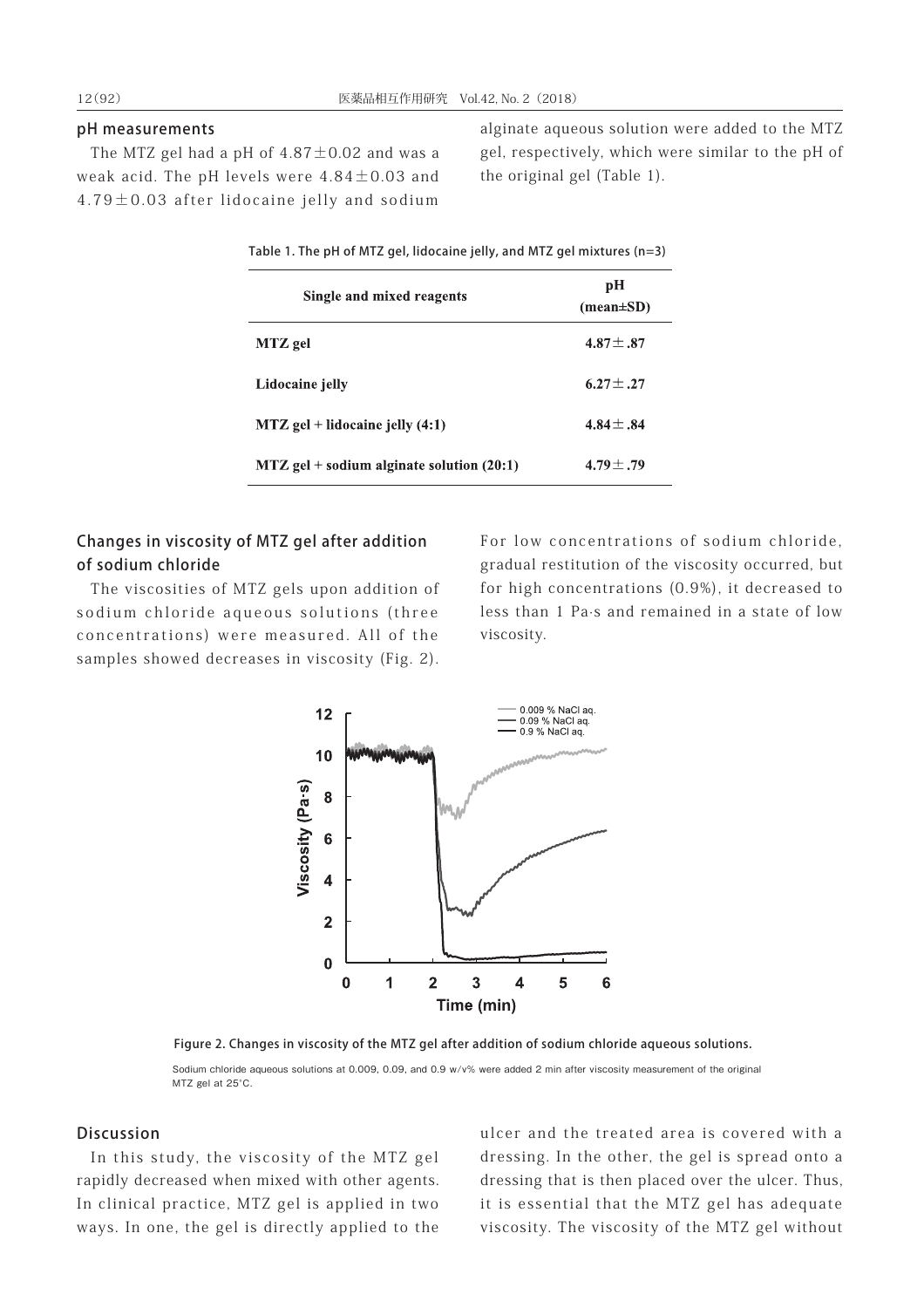additional agents was approximately 10 Pa·s in this study. In contrast, the viscosity of the MTZ gel mixed with lidocaine jelly or sodium alginate decreased to 1 Pa·s, which was one-tenth that of the original gel. These findings showed that the decreases in viscosity in this study resulted in viscosities that were even lower than the typical viscosity of glycerin (1.5 Pa·s).

MTZ gel contains the gelling agent, CVP. CVP forms a transparent gel with good rheological characteristics, so it is widely used in both pharmaceutical products and cosmetics. MTZ gel also contains sodium edetate hydrate, propylene glycol, methyl p-hydroxybenzoate, propyl p-hydroxybenzoate, and sodium hydroxide as additives, and adequate viscosity is maintained in the presence of these ingredients. This lower viscosity of the MTZ gel was thought to result from changes in the components of the gelling agent, namely CVP. CVP gel is prepared by dispersing CVP in water at a concentration of 1% or less, and then neutralizing it with a basic solution to a pH of 6–8. When dispersed in water, CVP has a pH of approximately 4, and the viscosity gradually increases with as the pH increases towards alkaline levels. The viscosity is highest at pH 6-8 and decreases as the preparation becomes more alkaline 12). The pH of MTZ gel is approximately 5, which is relatively low, and there were no significant changes in pH after it was mixed with other agents, showing that the changes in viscosity of MTZ gel mixed with multiple agents were not due to changes in pH.

The viscosities of CVP gels are also affected by salt and buffers  $11$ ); thus, we suspected that the change in viscosity of the MTZ gel was due to the presence of salt. To this end, we added aqueous solutions of sodium chloride to the MTZ gel, which resulted in a sharp decrease in viscosity, similar to that observed upon addition of lidocaine jelly or sodium alginate aqueous solution. Because the amount of sodium chloride solution was fixed at 0.05 mL, the decrease in viscosity was dependent on the concentration of sodium chloride and not on the addition of water. This was also supported by the fact that the change in viscosity was not strongly affected by the water of dissolved sodium alginate. Because CVP is anionic, neutralization of the charge occurs due to incorporation of the cationic components, resulting in the abrupt reduction of viscosity, aggregation, and turbidity. The addition of sodium chloride caused a sharp decrease in viscosity.

Sodium alginate powder contains 0.116 g Na/g. In this viscosity study, approximately 10 mg sodium alginate powder was added to 0.22 g MTZ gel, so a greater amount of sodium was added to the MTZ gel with addition of the powder than with addition of 0.05 mL of the 0.9% sodium chloride solution. Thus, sodium ions likely explain the effects of sodium alginate on MTZ gel.

Lidocaine jelly contains additives such as methyl paraben, propyl paraben, carmellose sodium, and a pH regulator. Carmellose sodium contains  $6.5-8.5$  Na/g; however, the causative substance in lidocaine jelly is unknown. Because it produced a sharp decrease in MTZ gel viscosity similar to that of sodium alginate and sodium chloride aqueous solution, a cationic component of the additive may be the cause. Realdon et al.  $13)$ showed that the viscosities of hydrogels were reduced by procaine hydrochloride in a concentration-dependent manner. Because lidocaine has a similar cationic structure to procaine, cations may play a role in reducing the viscosity of the hydrogel.

#### Conclusions

The results of this study showed that the viscosity of MTZ gel was reduced by mixing it with other drugs such as lidocaine jelly and sodium alginate, possibly due to the effects of their cationic components.

#### Declarations

Ethics approval and consent to participate Not applicable Consent for publication Not applicable Availability of data and material All data generated or analysed during this study are included in this published article. Competing interests